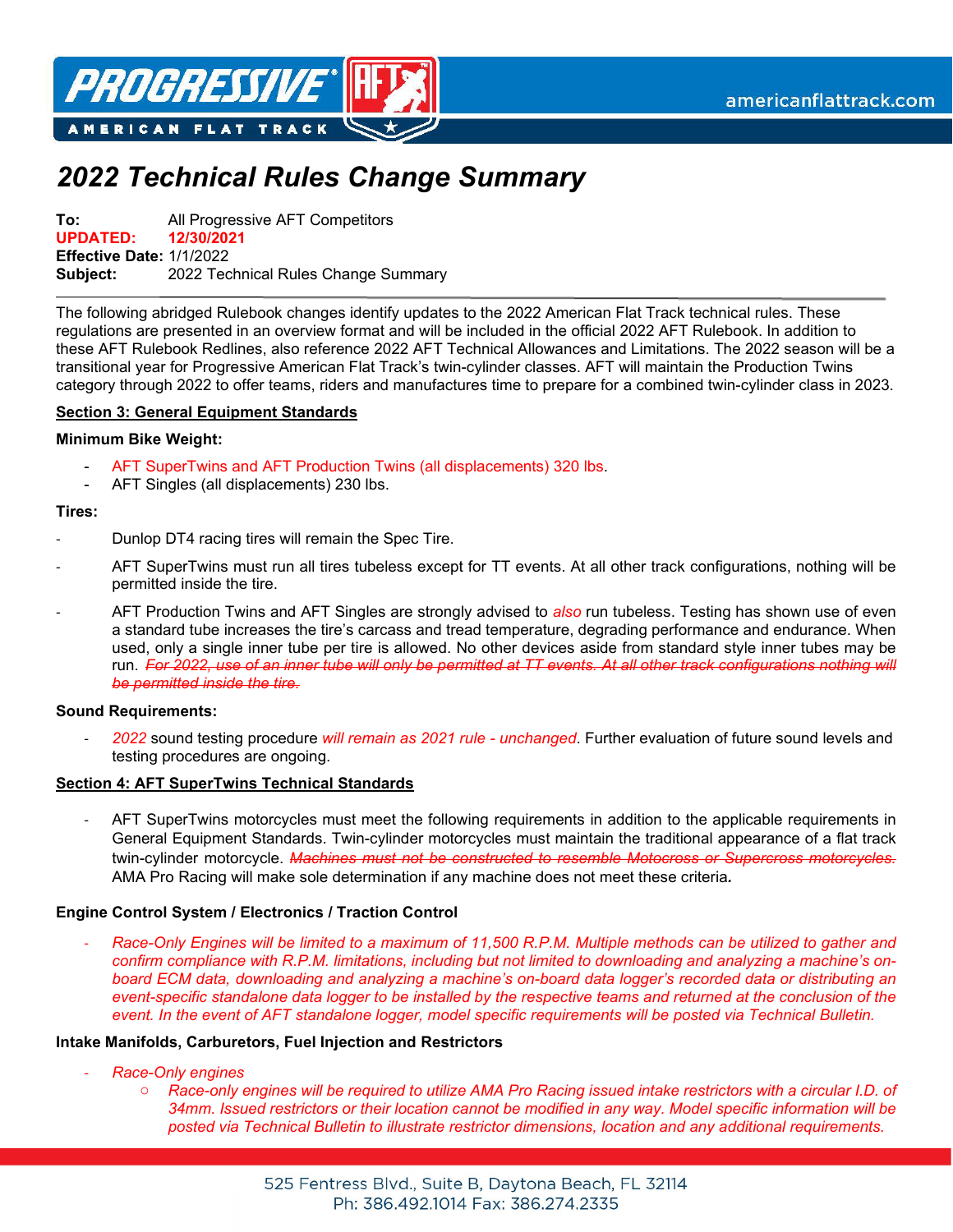

### **Maximum Wheel Weight**

- Race-Only Engines (Rim & Tire Only See inspection method below)
	- o ST, HM and Miles: 28 lbs.
		- **29.5 lbs. only when traditional, laced-up spoked wheels are utilized.**
- AFT SuperTwins utilizing street bike engines and AFT Production Twins: 48 lbs. (Wheel Assembly see below)

### **Wheel Weight Inspection Method:**

o TTs:

- AFT SuperTwins, Race-Only Engines: Rim and tire only will be weighed. Rear wheels will be weighed after removing the rear rotor, sprocket, rotor and sprocket nuts and axle spacers. The maximum diameter of the rear rotor is **11.75 inches**. Rear brake rotors must be designed to mount to the central hub. Perimeter or rim mounted rotors are not permitted. The rear braking system must be designed and function solely as a rear brake. AMA Pro Racing will make final determination if the rear brake design and function meets these criteria.
- All other machines: Status quo inspection method weighs the rear wheel *assembly*. A wheel assembly consists of a tire, a single standard inner tube, approved rim tape or tube protector (located between rim and tube), rim, spokes, hub, wheel spacers, rotor, sprocket (and associated fasteners), and whatever minimum weight is required to balance the wheel assembly.

#### **Fuel Tanks**

- *Minimum capacity is 5 liters (1.32 gallons). The same size fuel tank used on a motorcycle in qualifying must be retained for the entire event.*

### **Section 5: AFT Production Twins Technical Standards**

AFT Production Twins motorcycles must meet the following requirements in addition to the applicable requirements in General Equipment Standards. Twin-cylinder motorcycles must maintain the traditional appearance of a flat track twincylinder motorcycle. *Machines must not be constructed to resemble Motocross or Supercross motorcycles.* AMA Pro Racing will make sole determination if any machine does not meet these criteria*.*

#### **Engine Displacement**

- 649cc 800cc *900cc* with the following restrictions:
- Engines may not exceed *900cc*. Bore and stroke may be modified to meet this maximum displacement limit.

# **Engine Control System/Electronics/Traction Control**

- *Unless O.E. fitment from the donor motorcycle,* vehicle speed, chassis dynamic or location sensors to include but not limited to wheel, transmission, countershaft speeds, GPS or other sensors that provide information to the ECU to facilitate any means of electronic control of engine output or brake systems are prohibited.

#### **Throttle Body Specifications by Model/Type:**

- Carb/Throttle Body Maximum Inner Diameter: *40mm* 38mm
- *The throttle body type must remain consistent with the design that came on the approved engine. Only an engine that came with electronic or throttle by wire may use that type of throttle system*.
- *If an engine did not come with an* electronic throttle control or fly-by-wire, secondary throttle plates or other such induction controlling devices, use of these devices is prohibited. The rider must have uninterrupted mechanical connection via traditional cables from handlebar to the induction components.

#### **Maximum Wheel Weight**

AFT Production Twins: 48 lbs.

# **Fuel Tanks:**

- *Minimum capacity is 5 liters (1.32 gallons). The same size fuel tank used on a motorcycle in qualifying must be retained for the entire event.*